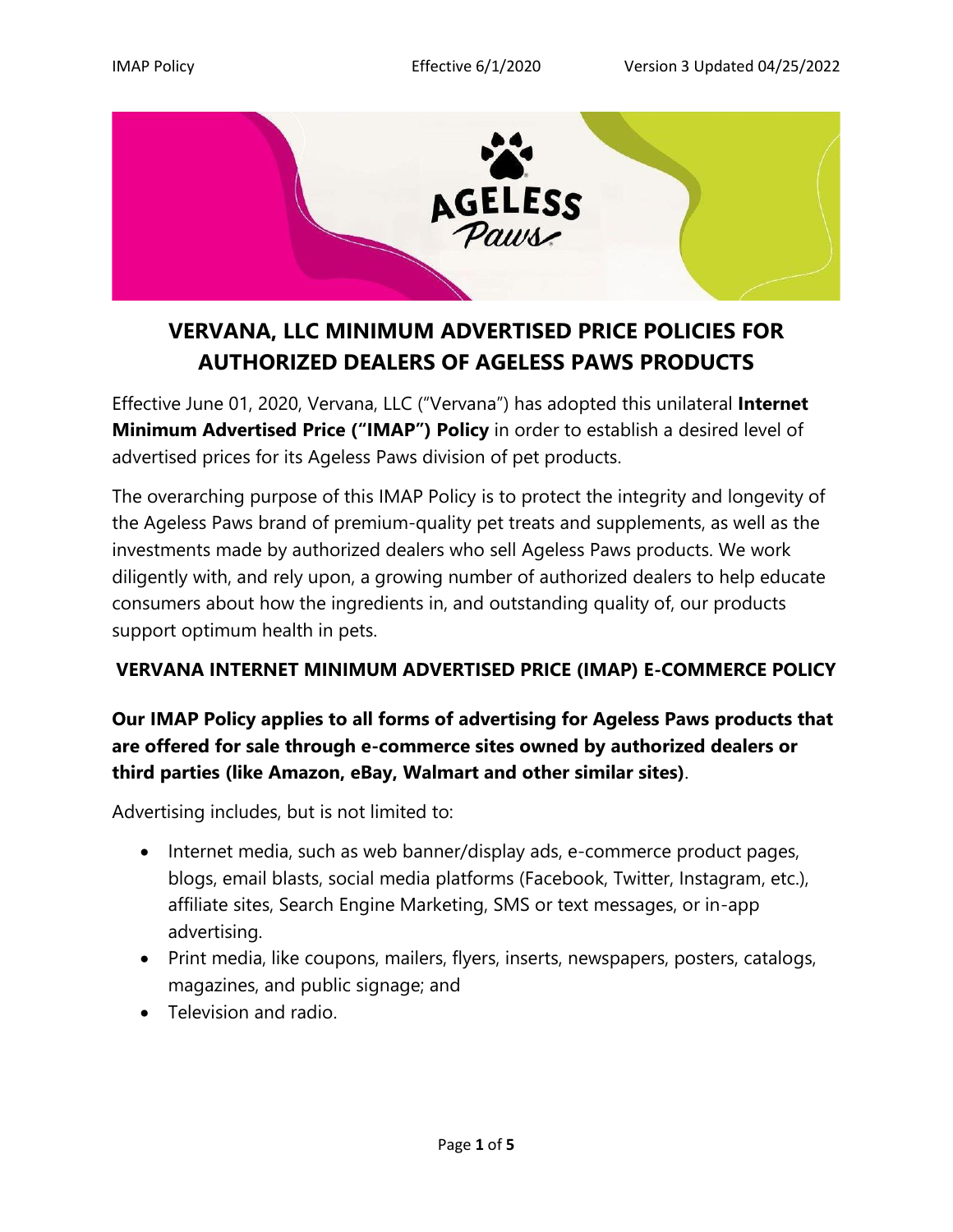# **PRIOR AUTHORIZATION IS REQUIRED TO SELL VIA THIRD-PARTY E-COMMERCE SITES**

As of July 28, 2021, all authorized dealers must receive written authorization from Vervana prior to selling Ageless Paws products on a third-party e-commerce site like Amazon, eBay, or Walmart. Failure to do so will be considered a direct violation of this IMAP Policy.

To apply for such 3<sup>rd</sup> Party eCommerce Site authorization, please fill out and submit our 3<sup>rd</sup> Party eCommerce Site Application, available for download at [https://agelesspaws.com/wholesale/.](https://agelesspaws.com/wholesale/)

# **VERVANA INTERNET MINIMUM ADVERTISED PRICES (IMAP)**

In the attached wholesale pricing sheet are Suggested Retail Prices (SRP) for each product, as well as the minimum prices at which these products may be advertised (IMAP). Vervana reserves the right to amend these Price Lists from time to time, and alter, update or terminate IMAPs, for any reason, at any time, and in its sole discretion, after providing authorized dealers with reasonable notification.

# **USE OF DR. SINATRA INTELLECTUAL PROPERTY**

Ageless Paws Founder Dr. Stephen Sinatra's name, likeness, signature, photograph, credentials, or biography are not to be used by authorized dealers to promote, market, and/or sell Ageless Paws products. Exceptions include images and videos with Ageless Paws product labels/packaging, promotional materials provided to you by Vervana, or prior written consent from Vervana. Any unauthorized use of Dr. Sinatra's intellectual property rights, including right of publicity, will be considered a direct violation of this IMAP Policy.

## **VIOLATIONS OF VERVANA'S IMAP POLICY**

Listing an Ageless Paws product at a price that is below the applicable IMAP in any advertisement is considered a violation of this policy. Likewise, advertising below the IMAP through a combination of advertisements would also be a violation. For example, a violation would occur if an authorized dealer advertises an Ageless Paws product at a price that is the same or above the IMAP, but also advertises another offer or promotion (like a coupon code) which, when applied to the advertised price, effectively lowers the final net advertised price to an amount that is below the IMAP. Such ancillary offers or promotions include, but are not limited to, percentage discounts, maximum dollars off, and absolute price point minimums.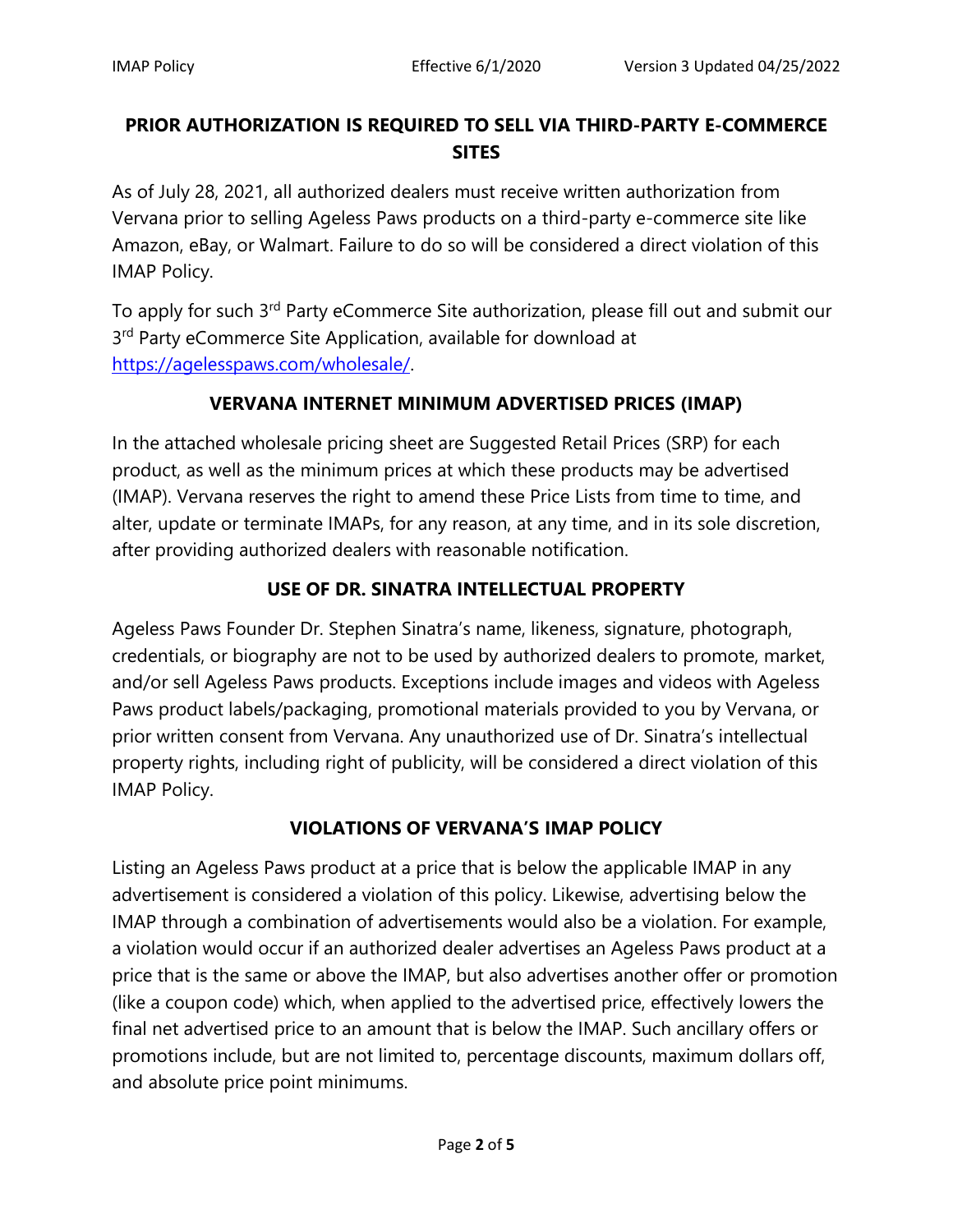An authorized dealer which advertises the price of a product for an online purchase that is below the IMAP on multiple e-commerce sites will be deemed as having violated the IMAP Policy on all e-commerce sites.

In the event of violation(s) by an authorized dealer, Vervana may take any or all of the actions specified in the Enforcement section below.

## **EXCEPTIONS TO VERVANA'S IMAP POLICY**

This IMAP policy applies only to advertised prices. It does not set minimum prices at which products are actually sold to individual consumers; such are within the complete discretion of authorized dealers. Authorized dealers are free to charge actual sales prices that are lower than the applicable IMAPs established per this Policy as long as those prices are not made available to the consumer until intent to purchase has been demonstrated.

On an e-commerce site, consumer intent to purchase is demonstrated through the addition of the product(s) to the shopping cart or by calling the retail establishment. Hence, authorized dealers are free to sell products below the IMAPs without being in violation of this Policy as long as they utilize online features such as "Add to Cart to See Price," "To View Price, Add to Shopping Cart," "Call for Pricing," "See Price in Cart," "Price Unavailable-Click to See More," or any similar features which do not reveal actual sales price(s) until the consumer has demonstrated intent to purchase.

Similarly, this Policy does not restrict authorized dealers from advertising "price matching" or "lowest available price," as long as pricing communicated through advertisements is not below the applicable IMAPs.

Authorized dealers who sell on e-commerce sites are also permitted to advertise prices up to 5% below IMAP prices via Autoship and other loyalty programs through which a discount is applied when the consumer agrees to a subscription or automatically recurring purchases.

Vervana reserves the right to, at its sole discretion, temporarily suspend this IMAP Policy on select Stock Keeping Units ("SKU") in order to initiate and manage Ageless Paws promotions that may individually or collectively advertise products below IMAPs.

These Policies also apply only to minimum advertised prices, and do not specify maximum advertised prices.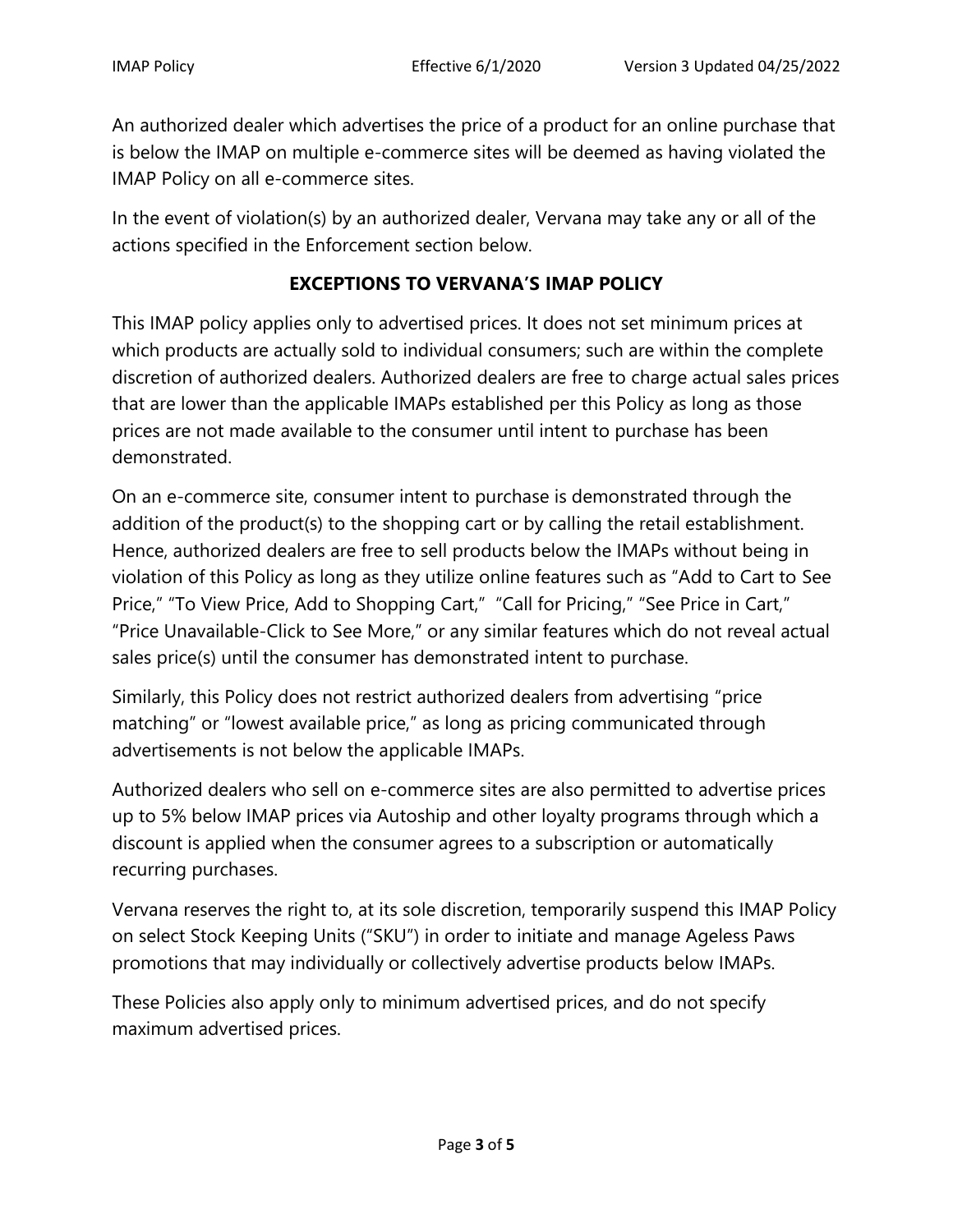## **ENFORCEMENT OF VERVANA'S IMAP POLICY**

Vervana has unilaterally adopted this non-negotiable IMAP Policy, and shall uniformly interpret and enforce it in accordance with all applicable laws. Enforcement measures are within Vervana's sole discretion, and may include, but are not limited to, any or all of the following actions:

- Reduction or cessation of trade funding
- Reduction or cessation of promotional buying
- $\bullet$  Increasing prices of SKU(s)
- Discontinuing wholesale sales
- Placing the authorized dealer on a "Do Not Sell" list issued to distributorsof Ageless Paws products, as well as ordering websites and wholesale ordering websites.
- Termination of relationship between authorized dealer and Vervana

The types and durations of enforcement actions Vervana may take shall be proportionate to the severity and frequency of violations. Enforcement in response to a first violation, for example, will generally be less stringent than for subsequent violations. For every SKU with an IMAP specified on a wholesale price list, each violation of this Policy will be considered a distinct and separate violation.

Unauthorized use of Dr. Sinatra Intellectual Property (as detailed above) is considered a very serious violation of this Policy; in addition to the enforcement actions listed above, legal action via a court of law may also be taken, if necessary.

Our IMAP Policy will not be modified for any authorized dealer. As an authorized dealer, you are free to decide whether to follow this IMAP policy and to establish your own resale prices. Vervana does not seek, nor will it accept, any response or assurance of compliance with this IMAP Policies from you. However, if Vervana determines that you have violated the Policy, it may unilaterally take enforcement actions without assuming any liability and without providing any further notice or warning (other than the issuance of this Policy). Any subsequent communication from an authorized dealer which addresses the violation(s) and/or assures willingness to bring advertised prices into compliance with this Policy will not be accepted by Vervana.

## **ADDITIONAL INFORMATION**

Any and all questions or concerns regarding this IMAP Policy should be put forth in writing, and emailed to: